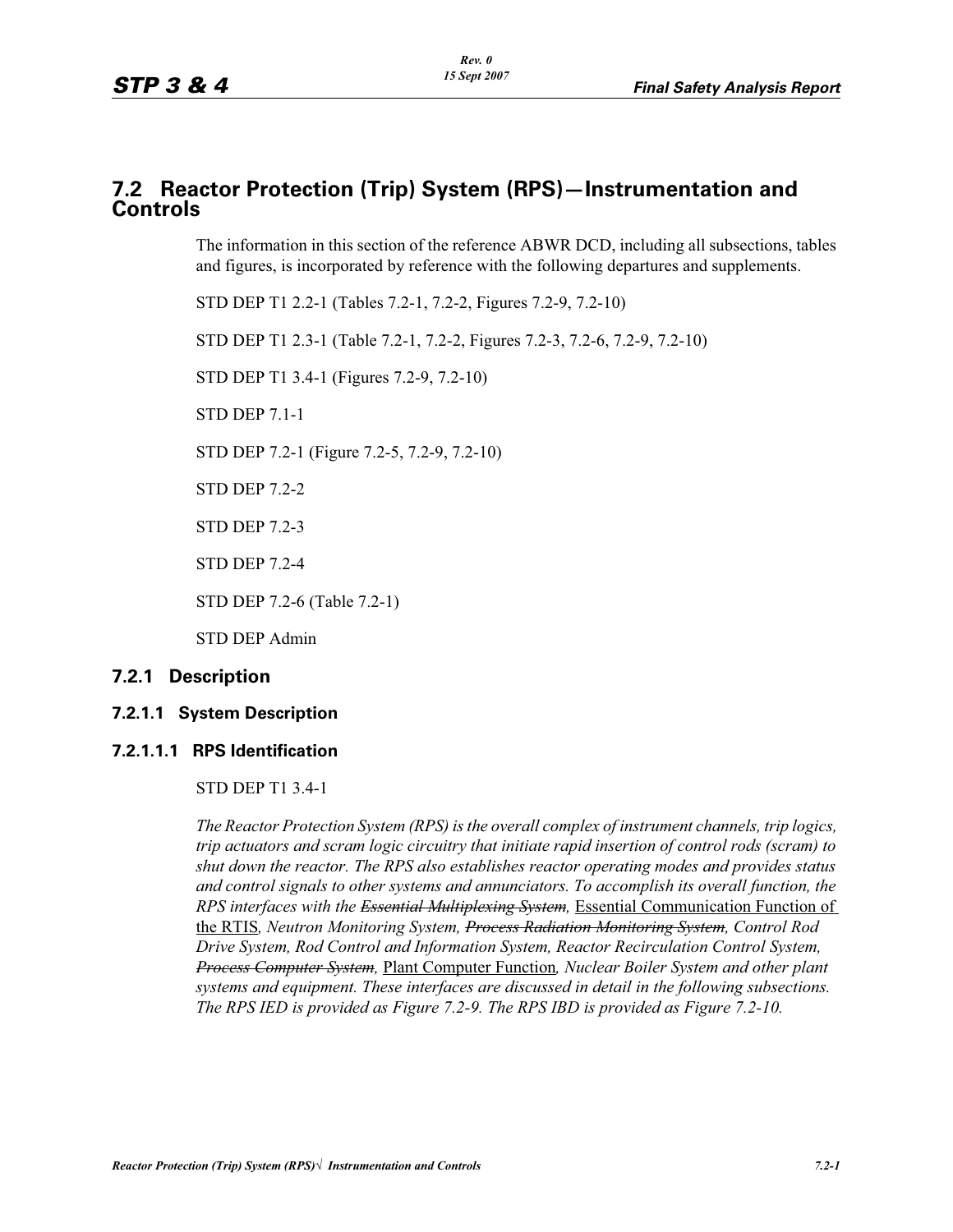## **7.2.1.1.4 RPS Equipment Design**

The following standard supplement addresses design-related information originally provided in Chapter 20 of the reference ABWR DCD.

The RPS design will utilize proven technology to ensure that a sufficient failure rate history is available to support reliability goals.

## **7.2.1.1.4.1 General RPS Equipment**

STD DEP T1 3.4-1

STD DEP 7.2-1

STD DEP 7.2-2

#### STD DEP Admin

*The RPS equipment is divided into four redundant divisions of sensor (instrument) channels, trip logics and trip actuators, and two divisions of manual scram controls and scram logic circuitry. The sensor channels, divisions of trip logics, divisions of trip actuators and associated portions of the divisions of scram logic circuitry together constitute the RPS scram and air header dump (backup scram) automatic initiation logic. The divisions of manual scram controls and associated portions of the divisions of scram logic circuitry together constitute the RPS scram and air header dump manual initiation logic. The automatic and manual scram initiation logics are independent of each other. RPS equipment arrangement is shown in Figure 7.2-2.*

#### *(1) Sensor Channels*

*Equipment within a sensor channel includes primarily sensors (transducers or switches), multiplexers* data communication equipment *and digital trip modules (DTMs)* trip units (DTUs)*. The sensors within each channel monitor plant variables (Subsection 7.2.1.1.4.2) send either analog or discrete output to remote multiplexer units (RMUs)* Remote Digital Logic Controllers (RDLCs) *within the associated division of Essential Multiplexing System (EMS)* data communication*. Each division of the EMS* data communication *performs analog-to-digital conversion on analog signals and sends the digital or digitized analog output values of all monitored variables to the DTM* DTU *within the associated RPS sensor channel. The DTM* DTU *in each sensor channel compares individual monitored variable values with trip setpoint values and for each variable sends a separate, discrete (trip/no trip) output signal to all four divisions of trip logics.*

*All equipment within a sensor channel is powered from the same division of Class 1E power source. However, different pieces of equipment may be powered from separate DC power supplies. Within a sensor channel, sensors themselves may belong to the RPS or may be components of another system. Signal conditioning*, including filtering and voltage level conversion for digital systems, *and* signal *distribution* are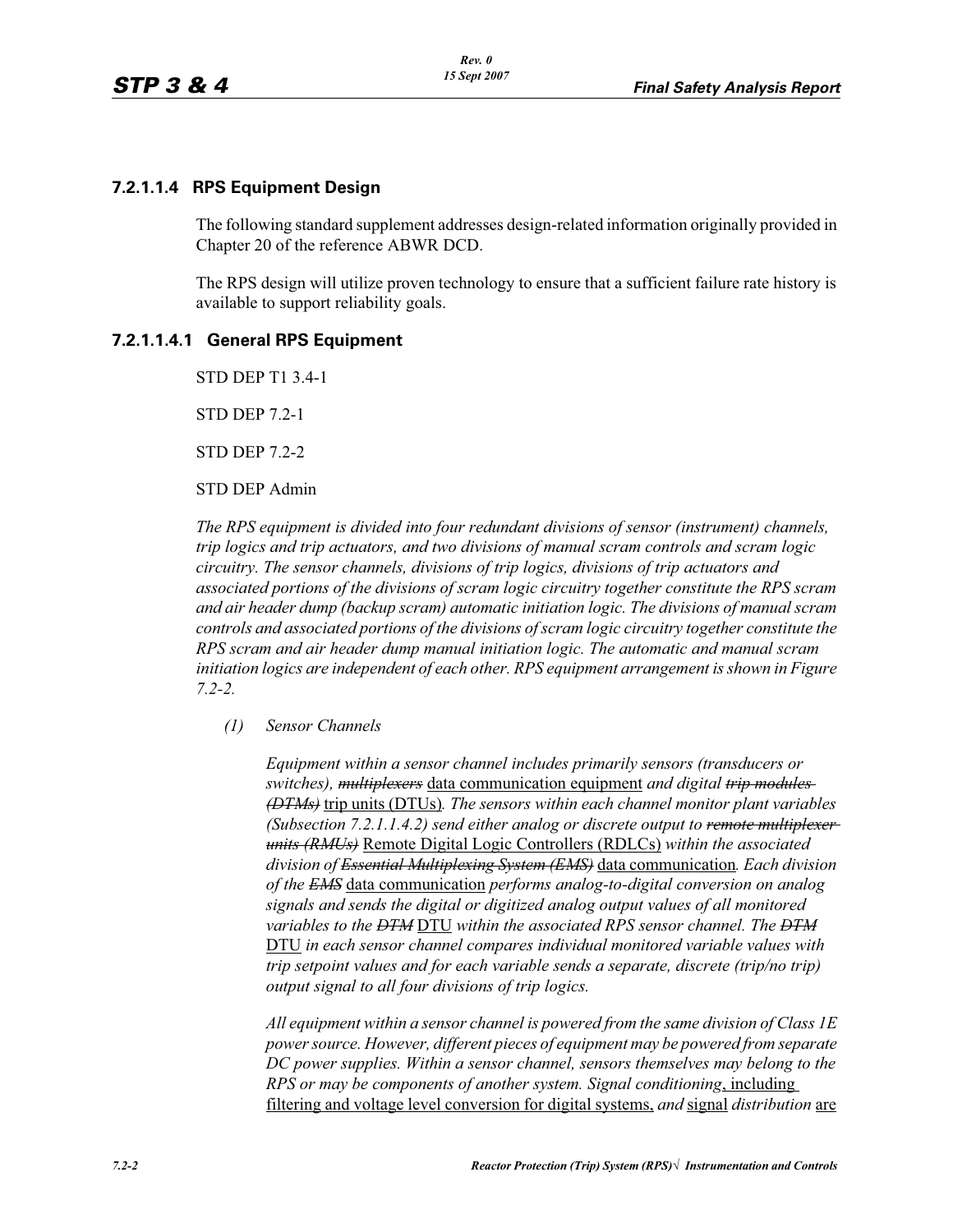*performed by the* RDLCs *RMUs is a function of the EMS and is discussed in Section 7A.2.*

*(2) Divisions of Trip Logics*

*The TLUs perform automatic scram initiation logic based on reactor operating mode, channel and division trip conditions and bypass conditions. Each TLU receives bistable* bypass *input signals from the BPU and various switches in the same division and receives isolated bistable* trip *inputs from all four sensor channels* of RPS *and* the corresponding division *divisions of the NMS.*

*(3) Divisions of Trip Actuators*

*Normally closed* open *relay contacts are arranged in the scram logic circuitry between the air header dump valve solenoids and air header dump valve solenoid 125 VDC power source such that, when in a tripped state (coil de- energized* energized*), the relays will cause energization of the air header dump valve solenoids (air header dump initiation). All relays within a division interconnect with relays in all other divisions into two separate two-out-of-four air header dump logic arrangements (Figure 7.2-8).*

#### **7.2.1.1.4.2 Initiating Circuits**

STD DEP T1 2.3-1 STD DEP T1 3.4-1 STD DEP 7.2-1 STD DEP 7.2-3 STD DEP 7.2-4 STD DEP T1 2.2-1 STD DEP Admin

*The RPS will initiate a reactor scram when any one or more of the following conditions occur or exist within the plant:*

*(7) High Main Steamline Radiation* Not Used

*The systems and equipment that provide trip and scram initiating inputs to the RPS for these conditions are discussed in the following subsections. With the exception of the NMS (1) and PRRM (7), and the TB-trips* TB-trip *(5 and 7) all of the building signals (9) and (10), all of the other systems provide sensor outputs through the EMS* Data Communication of RPS*. Analogto-digital conversion of these sensor output values is done by EMS* Data Communication of RPS *equipment. NMS and PRRM trip signals are provided directly to the RPS by NMS and PRRM trip logic units. The turbine building signals 9 and 10 are hardwired to connections in*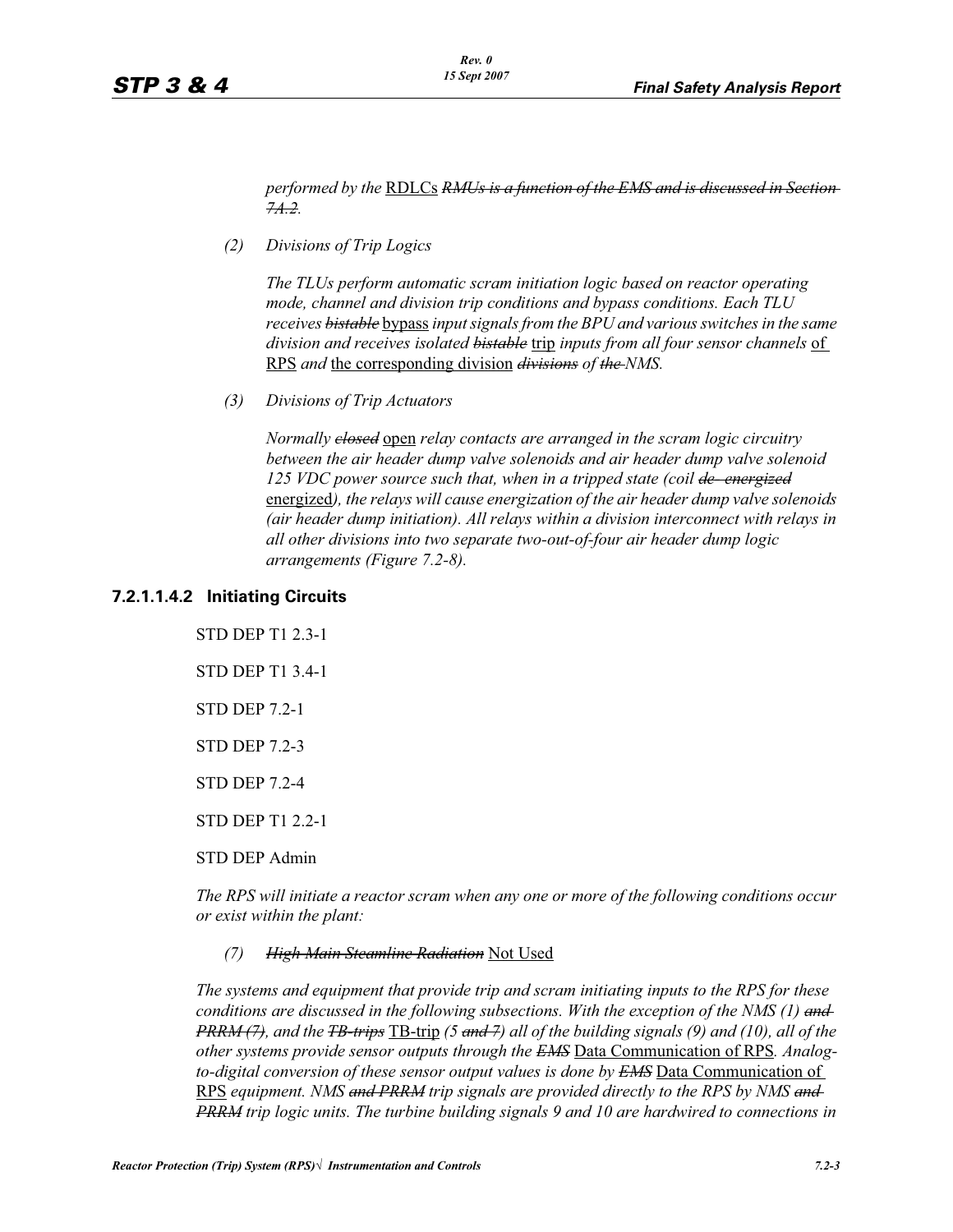*the control building. The TB-trips* TB-trip *(5 and 7) are provided through hardwired connections.*

*(1) Neutron Monitoring System (NMS)*

*Each of the four divisions of the NMS equipment provides separate, isolated, bistable SRNM trip and APRM trip signals to all four divisions* the corresponding division *of RPS trip logics (Figure 7.2-5).*

- *(2) Nuclear Boiler System (NBS) (Figure 7.2-6)*
	- *(a) Reactor Pressure*

*Reactor pressure is measured at four physically separated locations by locally mounted pressure transducers. Each transducer is on a separate instrument line and provides analog equivalent output through the EMS* through the data communication of RTIS *to the DTM* DTU *in one of four RPS sensor channels. The pressure transducers and instrument lines are components of the NBS.*

*(b) Reactor Water Level*

*Reactor water level is measured at four physically separated locations by locally mounted level (differential pressure) transducers. Each transducer is on a separate pair of instrument lines and provides analog equivalent output through the EMS* through the data communication of RTIS *to the DTM* DTU *in one of the four RPS sensor channels. The level transducers and instrument lines are components of the NBS.*

*(c) Drywell Pressure*

*Drywell pressure is measured at four physically separated locations by locally mounted pressure transducers. Each transducer is on a separate instrument line and provides analog equivalent output through the EMS* through the data communication of RTIS *to the DTM* DTU *in one of the four RPS sensor channels of the NBS.*

*(d) Main Steamline Isolation (Figure 7.2-4)*

*Each of the four main steamlines can be isolated by closing either the inboard or the outboard isolation valve. Separate position switches on both of the isolation valves of one of the main steamlines provide* contact *bistable output outputs through the EMS to the DTM* DTU *in one of the four RPS sensor channels. Each main steamline is associated with a different RPS sensor channel. The main steamline isolation valves and position switches are components of the NBS.*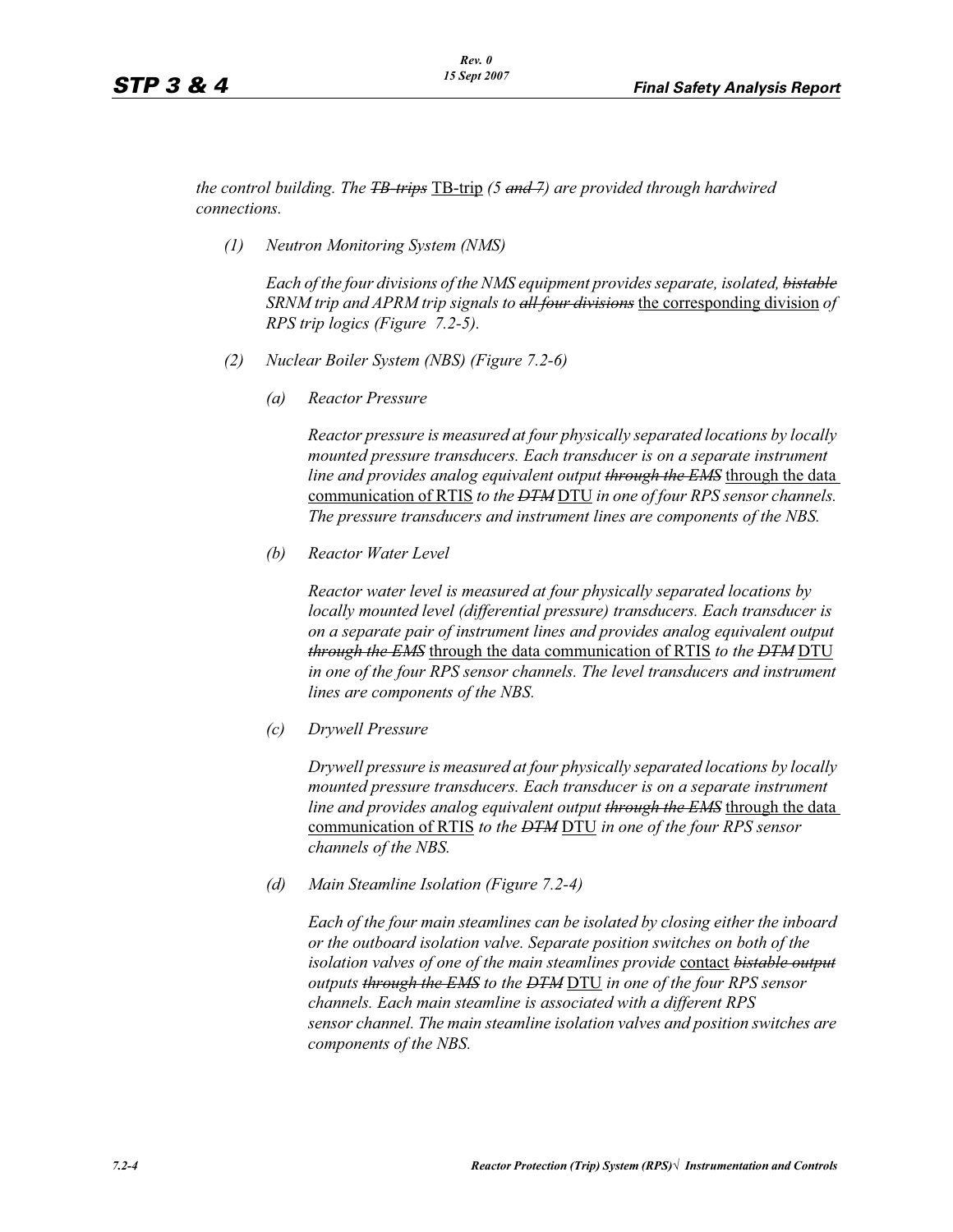*(e) High Suppression Pool Temperature*

*Suppression pool temperature is measured at four physically separated locations by locally mounted sensors. <del>Each sensor is on a separate instrument</del> line and provides analog equivalent of suppression pool temperature to the EMS which,* These sensors are monitored by divisional I/O devices which digitize the signals and*, in turn,* provide *provides digitized suppression pool temperature data to the suppression pool monitoring (SPTM) module of SSLC. SSLC, after process and averaging the data, provides trip signal to the corresponding RPS divisional DTM* DTU*, when the calculated average temperature exceeds the setpoint.*

- *(3) Control Rod Drive (CRD) System (Figure 7.2-6)*
	- *(a) CRD Charging Header Pressure*

*CRD charging header pressure is measured at four physically separated locations by locally mounted pressure transducers. Each transducer is on a separate instrument line and provides analog equivalent output through the EMS* data communication of RTIS *to the DTM* DTU *in one of the four RPS sensor channels. The pressure transducers and instrument lines are components of the CRD System.*

- *(4) Process Radiation Monitoring (PRM) System (Figure 7.2-6)* Not Used
	- *(a) Main Steamline Radiation*

*Main steamline radiation is measured by four separate radiation monitors. Each monitor is positioned to measure gamma radiation in all four main steamlines. The PRM System then provides a separate bistable output to the DTM in each of the four RPS sensor channels. The radiation monitors and associated equipment that determine whether or not main steamline radiation is within acceptable limits are components of the PRM System.*

- *(6) Reactor Protection System (Figure 7.2-3)*
	- *(a) Turbine Stop Valve Closure*

*Turbine stop valve closure is detected by separate valve stem position switches on each of the four turbine stop valves. Each position switch provides bistable output through hard-wired connections to the DTM* DTU *in one of the four RPS sensor channels. The turbine stop valves are components of main turbine; however, the position switches are components of the RPS.*

*(b) Turbine Control Valve Fast Closure*

*Low hydraulic trip system oil pressure is detected by separate pressure switches on each of the four turbine control valve hydraulic mechanisms. Each pressure switch provides bistable output through hard-wired connections to*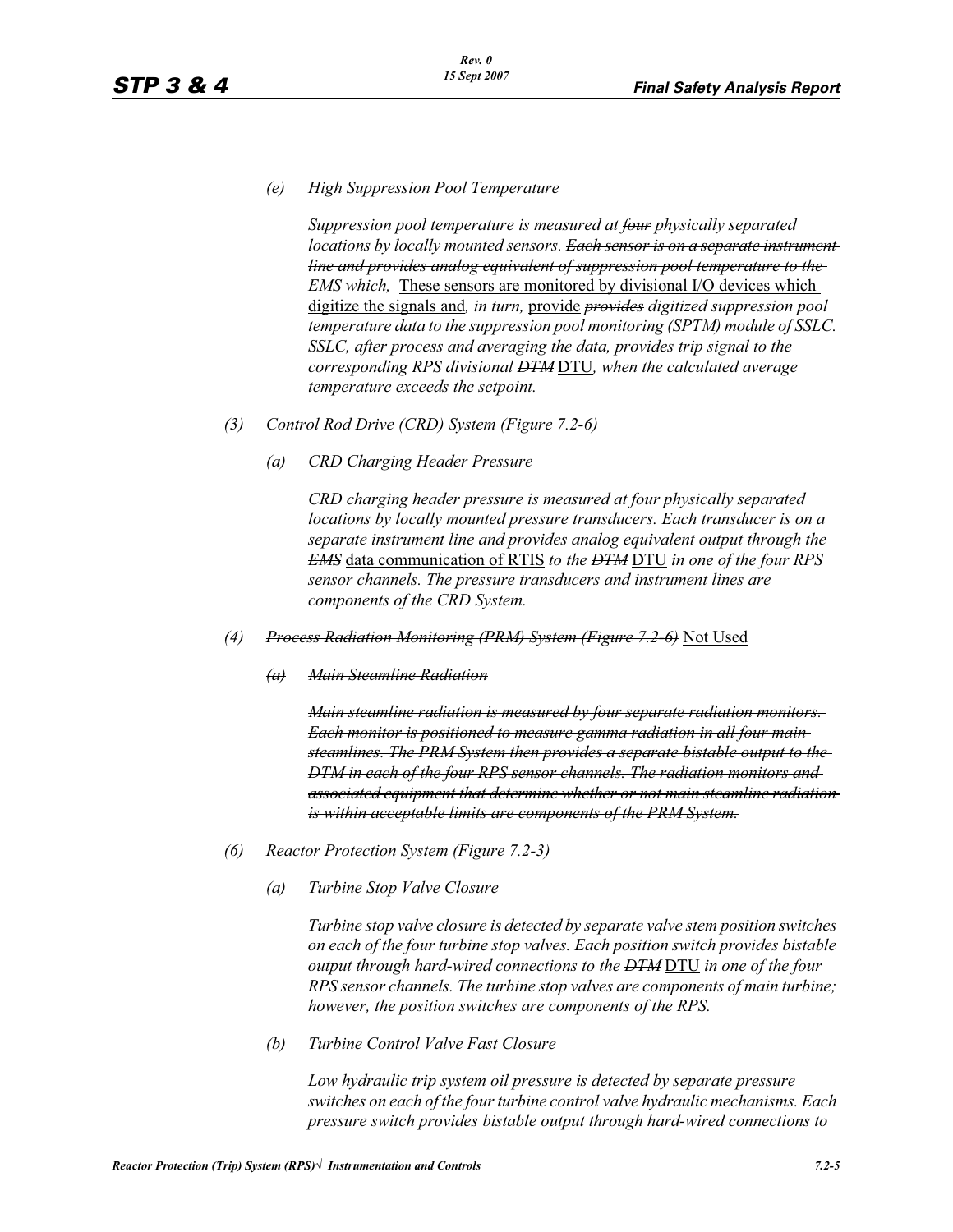*the DTM* DTU *in one of the four RPS sensor channels. The turbine control valve hydraulic mechanisms are components of the main turbine; however, the position and pressure switches are components of the RPS.*

*(c) Manual Scram*

*Two manual scram switches or the reactor mode switch provide the means to manually initiate a reactor scram independent of conditions within the sensor channels, divisions of trip logics and divisions of trip actuators. Each manual scram switch is associated with one of the two divisions of actuated load power.* 

*In addition to the scram initiating variables monitored by the RPS, one bypass initiating variable is also monitored.*

*(d) Turbine First-Stage Pressure* Simulated Thermal Power

*Turbine first-stage pressure is measured at four physically separated locations by locally mounted pressure transducers. Each pressure transducer is on a separate instrument line and provides analog equivalent output through the hard-wired connections to the DTM in one of the four sensor channels.*  Simulated Thermal Power (STP) is calculated by NMS and transmitted via hardwired connections to the DTU. *Within the RPS divisions of trip logics, this variable forms a bypass component of the turbine stop valve and turbine control valve closure trip logic.*

## **7.2.1.1.4.3 RPS Logic**

STD DEP 7.2-1

STD DEP T1 2.2-1

- STD DEP T1 2.3-1
	- *(4) Trip Logic and Operating Bypasses*

*Neutron Monitoring System Trips (Figure 7.2-5)*

*A coincident NMS trip will occur in each division of trip logic when any two or more out of four divisions of APRM or SRNM trip signals are received from the NMS. The coincident SRNM trip is automatically bypassed when the reactor is in the run mode. The coincident APRM trip cannot be bypassed.*

*A non-coincident NMS trip will occur in each division of trip logic when any single APRM or SRNM trip signal is received from the NMS. The non- coincident NMS trip is automatically bypassed when the reactor is in the run mode. When the reactor is in the shutdown, refuel or startup mode, the non- coincident NMS trip can be manually bypassed in each division by a separate, manual, keylock non-coincident NMS trip disable switch.*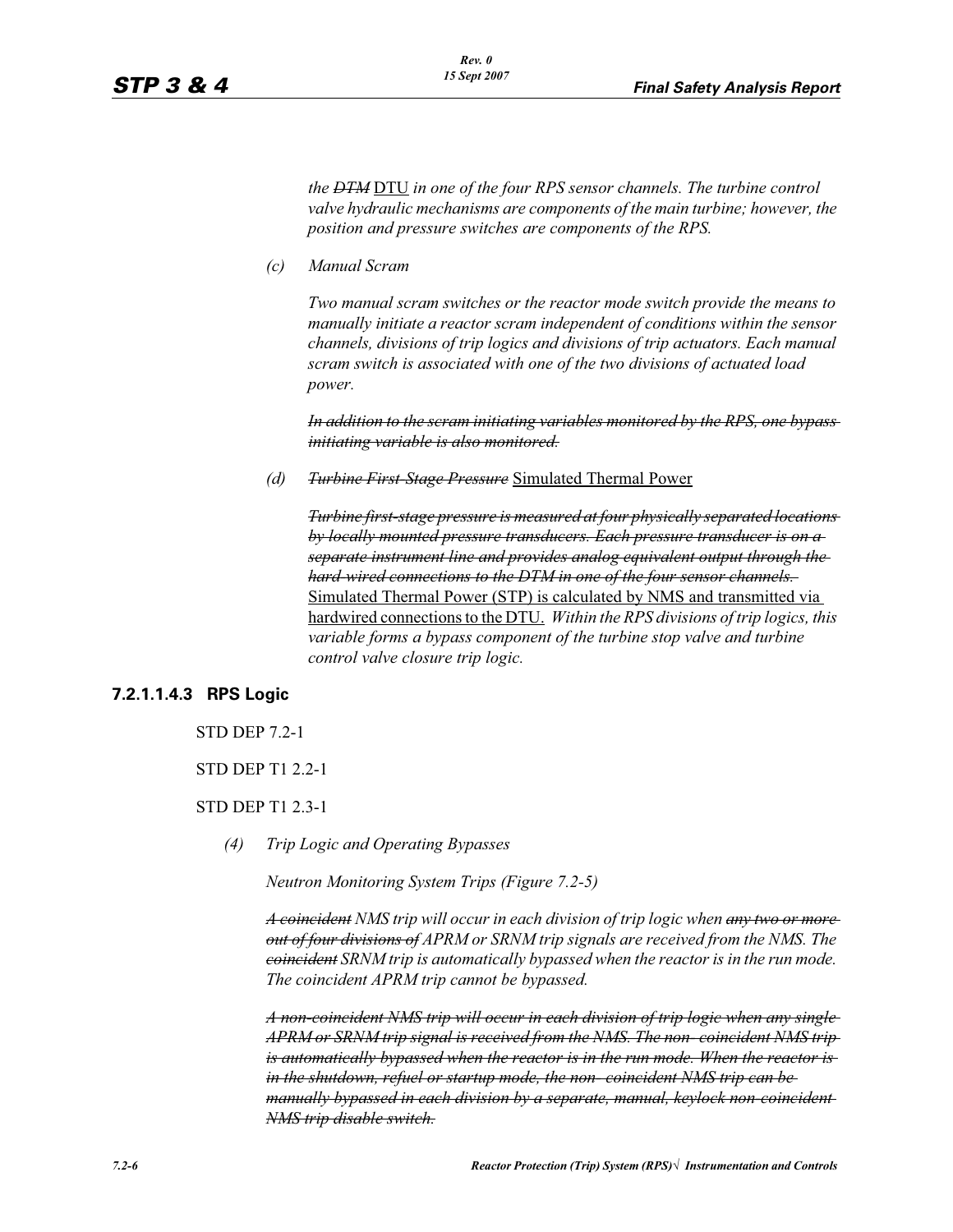*Turbine Stop Valve Closed and Turbine Control Valve Fast Closure Trips (Figure 7.2-3)*

*A turbine stop valve closed trip will occur in each division of trip logic when the turbine stop valve is closed in any two or more unbypassed sensor channels. A turbine control valve fast closure trip will occur in each division of trip logic when either the fast acting solenoid valve is closed or the HTS oil pressure is below the trip setpoint in any two or more unbypassed sensor channels. Both of these trips are automatically bypassed in each division of trip logic when turbine first-stage pressure* the simulated thermal power (from NMS) *in the associated sensor channel is below the bypass setpoint. Each division of trip logic sends a separate recirc pump trip initiating signal to the recirc system when these trips occur in the division.*

*High Main Steamline Radiation Trip (Figure 7.2-6)*

*A high main steamline radiation trip will occur in each division of trip logic when a main steamline radiation trip condition exists in any two or more unbypassed sensor channels. There are no operating bypasses associated with this trip function.*

## **7.2.1.1.4.4 Redundancy and Diversity**

#### STD DEP T1 3.4-1

*Instrument sensing lines from the reactor vessel are routed through the drywell and terminate outside the primary containment. Instruments mounted on instrument racks in the four quadrants of the Reactor Building sense reactor vessel pressure and water level from this piping. Valve position switches are mounted on valves from which position information is required. The sensors for RPS signals from equipment in the Turbine Building are mounted locally. The four battery-powered inverters and divisional 120 VAC power suppliers for the SSLC and RPS are located in an area where they can be serviced during reactor operation. Sensor signals (via the multiplex* essential data communication *network) and power cables are routed to four SSLC cabinets (in which RPS components are located) in the divisional electrical compartments. One logic cabinet is used for each division.*

#### **7.2.1.1.4.6 Separation**

#### STD DEP T1 3.4-1

*Four independent sensor channels monitor the various process variables listed in Subsection 7.2.1.1.4.2. The redundant sensor devices are separated so that no single failure can prevent a scram. The arrangement of RPS sensors mounted in local racks is shown in Figure 7.2-2. Locations for local RPS racks and panels are shown on the instrument location drawings provided in Section 1.7. Divisional separation is also applied to the Essential Multiplexing System (EMS)* Data Communication for RTIS*, which provides data highways for the sensor input to the logic units. Physically separated cabinets are provided for the four scram logics. Fiber optic cable routing* either *from remote multiplexing units (RMUs)* remote digital logic controllers (RDLCs) or directly *to control room equipment is shown in raceway plans provided by reference in Section 1.7. The criteria for separation of sensing lines and sensors are discussed in Section 7.1.*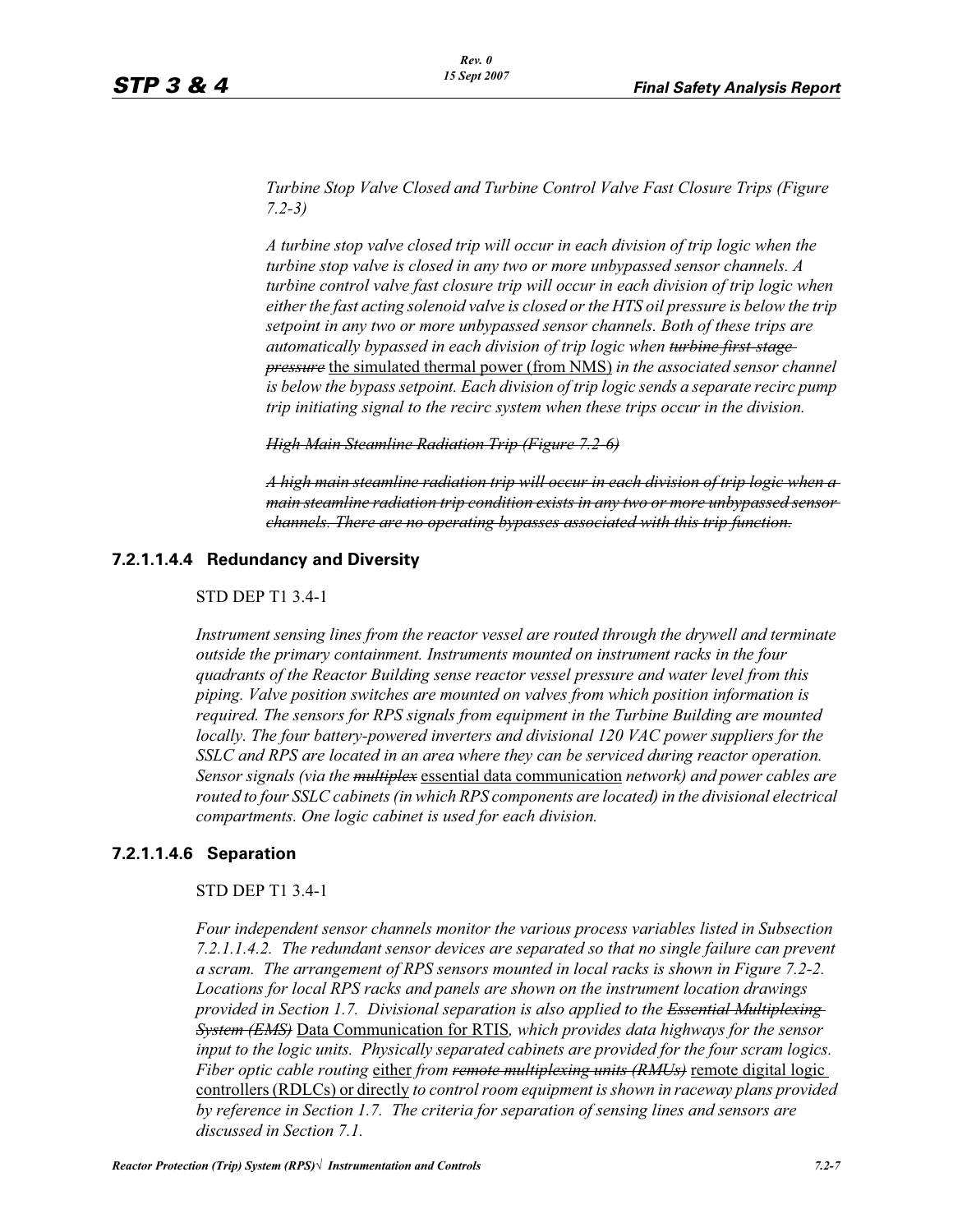## **7.2.1.1.6 Operational Considerations**

#### **7.2.1.1.6.1 Reactor Operator Information**

#### STD DEP T1 3.4-1

*(2) Annunciators*

*Each RPS trip channel input is provided to the Containment Cooling System (CCS) annunciator system* annunciated *through isolation devices. Trip logic trips, manual trips, and certain bypasses also signal the annunciator system.*

*(3) Computer Alarms*

*Upon detection of a status change of any of the preselected sequential events contacts, the sequence-of-events log shall be initiated and shall signal the beginning of an event. This log will include both NSSS and BOP inputs. Changes of state received 5 milliseconds or more apart* for BOP systems and approximately 25 milliseconds or more apart for NSSS systems *are sequentially differentiated on the printed log, together with time of occurrence, which shall be printed in hours, minutes, seconds, and milliseconds. Use of the alarm typewriter and computer is not required for plant safety. The printout of trips is particularly useful in routinely verifying the correct operation of pressure, level, and valve position switches as trip points are passed during startup, shutdown, and maintenance operations.*

## **7.2.1.1.7 Setpoints**

#### STD DEP T1 2.3-1

*Instrument ranges are chosen to cover the range of expected conditions for the variable being monitored. Additionally, the range is chosen to provide the necessary accuracy for any required setpoints and to meet the overall accuracy requirements of the channel.*

*(9) Main Steamline High Radiation* Not Used

*High radiation in the vicinity of the main steamlines may indicate a gross fuel failure in the core. When high radiation is detected near the steamlines, a scram is initiated to limit release of fission products from the fuel. The high radiation trip setting is selected high enough above background radiation levels to avoid spurious scrams yet low enough to promptly detect a gross release of fission products from the fuel. More information on the trip setting is available in Section 7.3.*

### **7.2.1.1.10 Main Control Room Area**

### STD DEP T1 2.2-1

*Virtually all hardware within the RPS design scope is located within the four separate and redundant safety system logic and control (SSLC) cabinets in the main control room, except the instrumentation for monitoring turbine stop valve closure and turbine control valve fast closure, and turbine first-stage pressure. The panels are mounted on four separate control*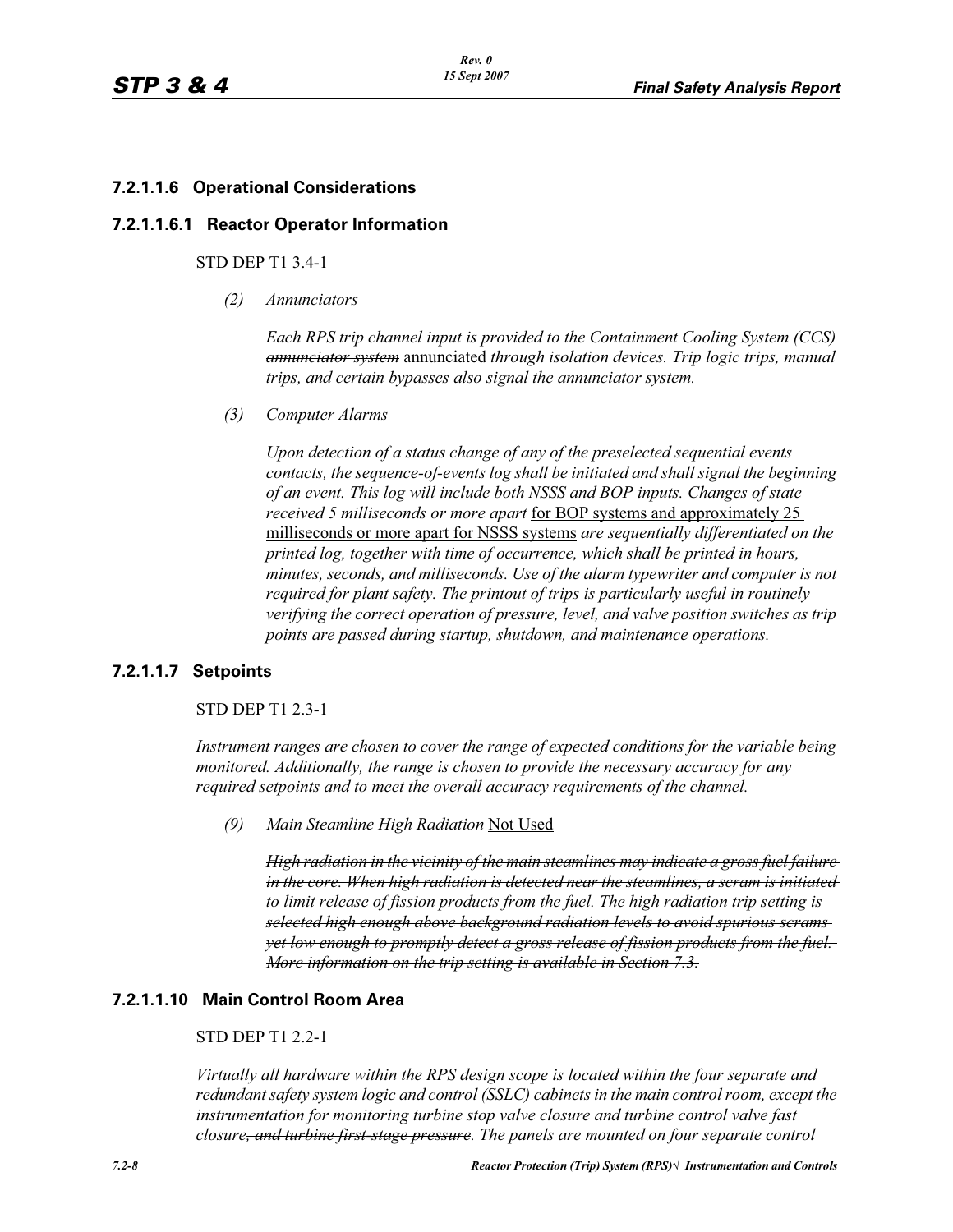*complex system steel floor sections which, in turn, are installed in the main control room. The major control switches are located on the principal console.*

## **7.2.1.1.11 Control Room Cabinets and Their Contents**

STD DEP Admin

STD DEP T1 3.4-1

*The SSLC logic cabinets, which contain* containing *the RPS for Divisions I, II, III, and IV, include a vertical board* input signal interface cards (ISIC) *for each division. The vertical boards* ISICs *contain digital and solid-state discrete and integrated circuits used to condition signals transferred to the SSLC from the EMS* via data communication for RTIS*. They also contain combinational and sequential logic circuits for the initiation of safety actions and/or alarm annunciation, isolators for electrical and physical separation of circuits used to transmit signals between redundant safety systems or between safety and non-safety systems, and system support circuits such as power supplies, automatic testing circuits, etc. Load drivers with solidstate switching outputs for actuation solenoids, motor control centers, or switchgear may be located in the control room.*

#### **7.2.1.2 Design Bases**

STD DEP 7.1-1

STD DEP 8.3-1

*Design bases information requested by IEEE-279 is discussed in the following paragraphs. These IEEE-279 design bases aspects are considered separately from those more broad and detailed design bases for this system cited in Subsection 7.1.2.2.*

*(4) Operational Limits*

*Operational limits for each safety-related variable trip setting are selected with sufficient margin to avoid a spurious scram. It is then verified by analysis that the*  release of radioactive material following postulated gross failure of the fuel or the *reactor coolant pressure boundary is kept within acceptable bounds. Design basis operational limits in Chapter 16* the Instrument Setpoint Summary Report *are based on operating experience and constrained by the safety design basis and the safety analyses.*

*(5) Margin Between Operational Limits*

*The margin between operational limits and the limiting conditions of operation (scram) for the Reactor Protection System are described in Chapter 16* the Instrument Setpoint Summary Report*. The margin includes the maximum allowable accuracy error, sensor response times, and sensor setpoint drift.*

*(6) Levels Requiring Protective Action*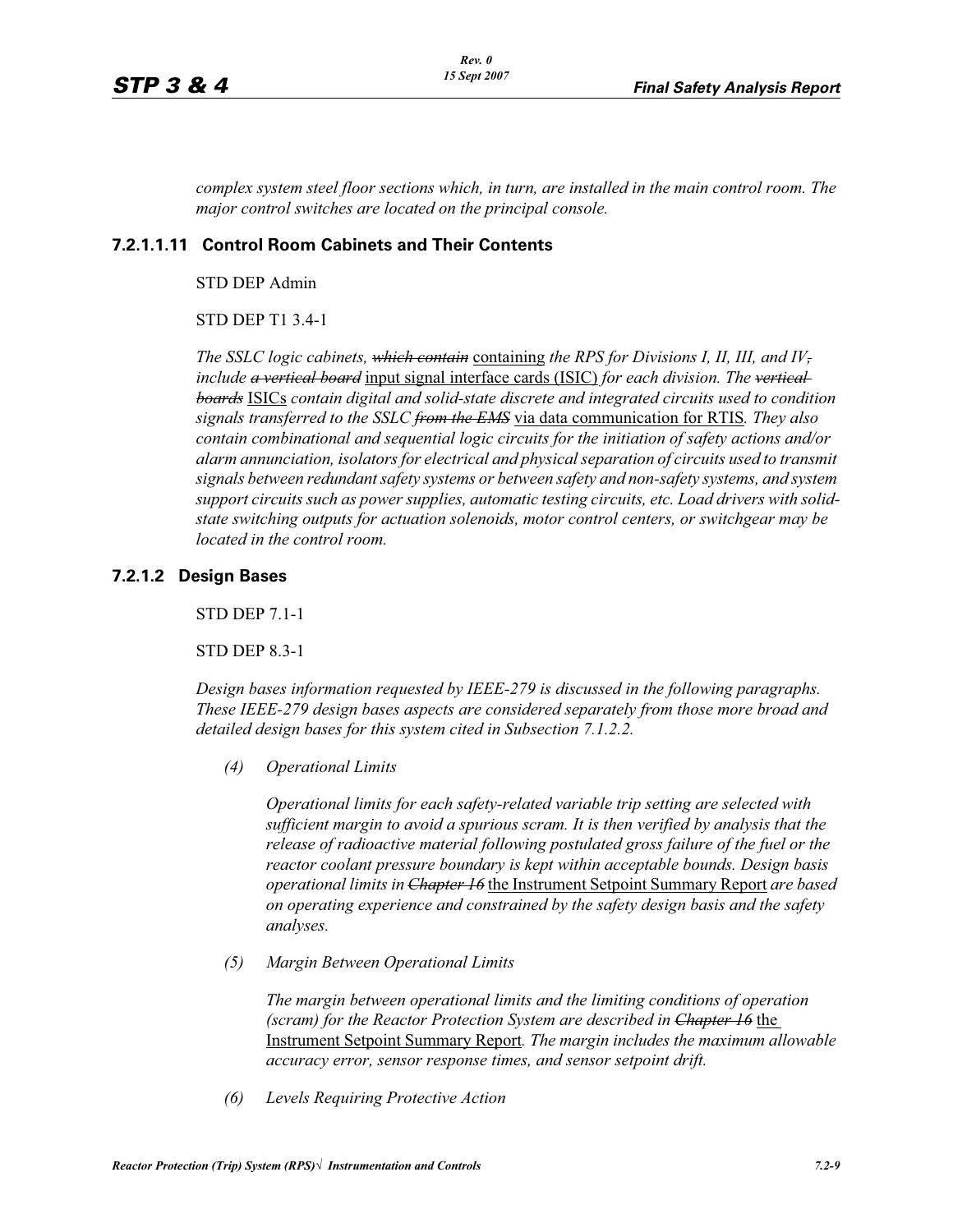*Levels requiring protective action are provided in Chapter 16. These levels are design basis setpoints and are at least as limiting as the limiting safety system settings provided in Chapter 16* the Instrument Setpoint Summary Report*.*

*(7) Ranges of Energy Supply and Environmental Conditions*

*The RPS 120 VAC power is provided by the four battery-powered inverters, for the SSLC, each with an alternate Class 1E 120 VAC supply. The batteries, which are designed for a two-hour minimum capacity, have sufficient stored energy to ride through switching transients in the switch yards in order to prevent switching transients from causing a scram. The alternate sources of 120V power are provided to each SSLC bus from transformers powered from the 6.9 kV* 4.16kV *emergency diesel generators. Since there are three diesel generators, the fourth division alternate power originates from the first division diesel.*

#### **7.2.2.1 Conformance to Design Bases Requirements**

STD DEP T1 2.3-1

STD DEP T1 3.4-1

STD DEP 7.1-1

*(1) Design Bases 7.1.2.2(1)(a)*

*Table 7.2-1 provides a listing of the sensors selected to initiate reactor scrams and delineates the range for each sensor. Setpoints, and accuracy and response time can be found in Chapter 16* the Instrument Setpoint Summary Report. Response times are included in the analysis calculation for the design limit. *This information establishes the precision of the RPS variable sensors.*

*(3) Design Basis 7.1.2.2(1)(c)*

*The scram initiated by the main steamline radiation monitoring system* isolation valve closure *and reactor vessel low-water level satisfactorily limits the radiological consequences of gross failure of the fuel or RCPB. (Chapter 15 evaluates gross failure of the fuel and RCPB). In no case does the release of radioactive material to the environs result in exposures which exceed the guidelines of applicable published regulations.*

*(5) Design Basis 7.1.2.2(1)(e)* 

*The scrams initiated by the NMS drywell pressure, reactor vessel pressure, high suppression pool temperature, reactor vessel water level, turbine stop valve closure, MSIV bypass, and turbine control valve fast closure will prevent fuel damage. The scram setpoints and response time requirements for these variables are identified in Chapter 16 and the* the Instrument Setpoint Summary Report and response times are included in the analysis calculation for the design limit; both *have been designed to cover the expected range of magnitude and rates of change during abnormal*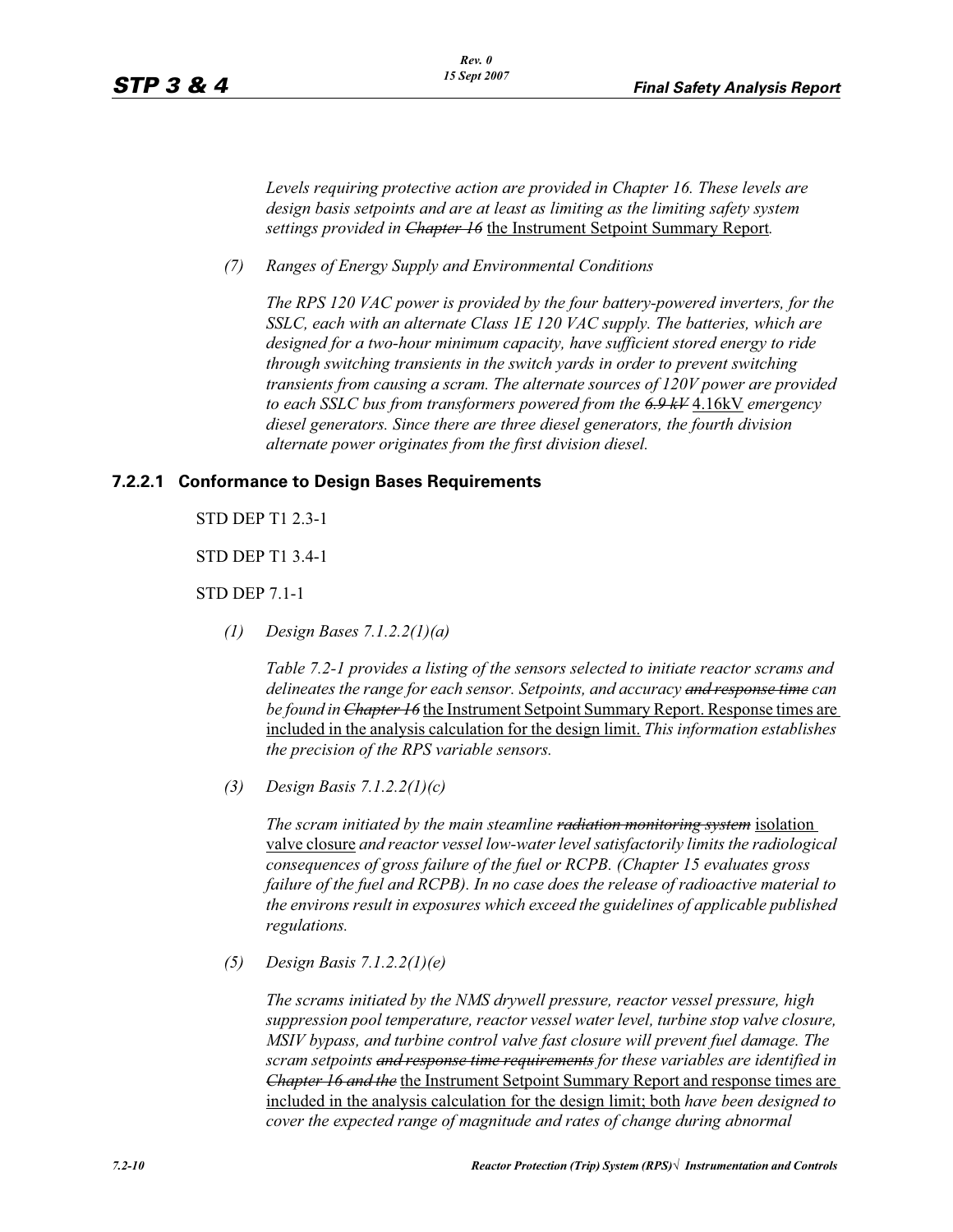*operational transients without fuel damage. Chapter 15 identifies and evaluates those conditions which threaten fuel integrity. With the selected variables and scram setpoints, adequate core margins are maintained relative to thermal/hydraulic safety limits.*

*(6) RPS Design Basis 7.1.2.2.1(1)(g) through (n)* 

*The RPS is designed so that it is only necessary for trip variables to exceed their trip setpoints for sufficient length of time to trip the digital trip modules* units *and seal-in the associated trip logic. Once this is accomplished, the scram will go to completion regardless of the state of the variable which initiated the protective action.*

*The ability of the RPS to function properly with a single failure is discussed in Subsection 7.2.1.2* 7.2.1.1.4.4*.*

*The ability of the RPS to function properly while any one sensor or channel is bypassed or undergoing test or maintenance is discussed in Subsection 7.2.1.2* 7.2.1.1.4.3*.*

The following standard supplement addresses the licensing requirements from 7.1.2.2(1).

*(9)* Design Basis 7.1.2.2(1)(q), (r) and (s)

Selective automatic and manual operational trip bypasses that permit proper plant operation are provided.

Manual control switches for initiation of reactor scram by plant operator are provided.

Mode switch to allow appropriate operational trips is provided.

#### **7.2.2.2.1 Regulatory Guides**

STD DEP T1 3.4-1

## STD DEP Admin

*(5) Regulatory Guide 1.75— Physical Independence of Electric Systems*

*The RPS complies with the criteria set forth in IEEE-279, Paragraph 4.6, and Regulatory Guide 1.75, which endorses IEEE-384. Class 1E circuits and Class 1Eassociated circuits are identified and separated from redundant and non-Class 1E circuits. Isolation devices are provided in the design where an interface exists between redundant Class 1E divisions and between non-Class 1E and Class 1E or Class 1E-associated circuits. Independence and separation of safety-related systems is discussed in Subections 8.3.1.3 and 8.3.1.4* Subsection 8.3.3.6.2*.*

*Physical and electrical independence of the instrumentation devices of the system is provided by channel independence for sensors exposed to each process variable. Separate and independent raceways are routed from each device to the respective*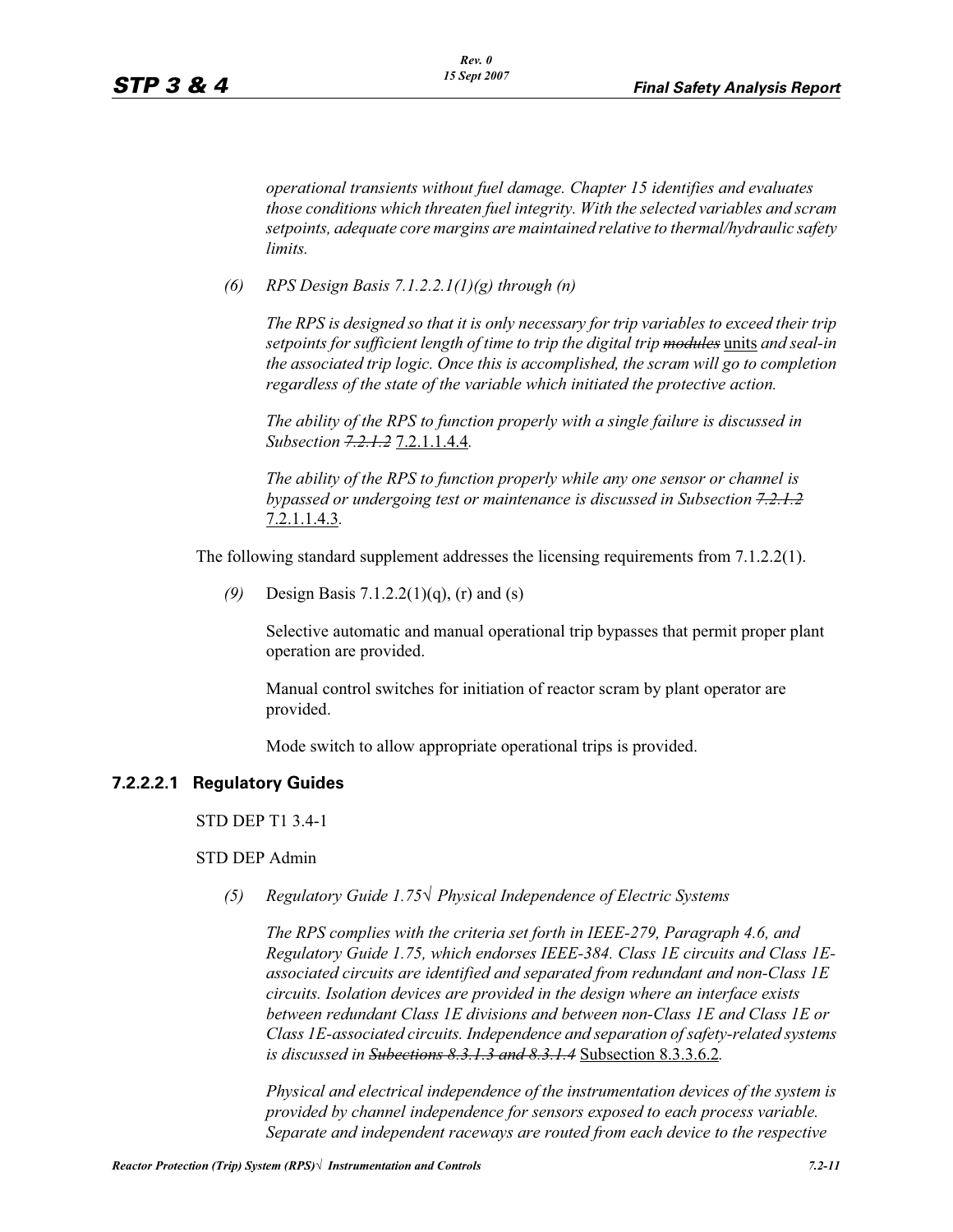*remote multiplexing units (RMUs)* I/O devices*. Each channel has a separate and independent control room panel. Trip logic outputs are separated in the same manner as are the channels. Signals between redundant RPS divisions are electrically and physically isolated by Class 1E isolators or by fiber optic cables.*

## **7.2.2.2.3.1 IEEE-279, Protection Systems for Nuclear Power Generating Stations**

STD DEP T1 2.3-1

STD DEP T1 2.2-1

STD DEP 7.2-1

*The Reactor Protection (trip) System conforms to the requirements of this standard. The following is a detailed discussion of this conformance.*

*(8) Derivation of System Inputs (Paragraph 4.8)*

*The following RPS trip variables are direct measures of a reactor overpressure condition, a reactor overpower condition, a gross fuel damage condition, or abnormal conditions within the reactor coolant pressure boundary:*

*(b) Main steamline high radiation trip* Not Used

*The turbine stop valve closure trip bypass and control valve fast closure trip operating bypass permit continued reactor operation at low-power levels*  when the turbine stop or control valves are closed. The selection of turbine*first- stage pressure* NMS Simulated Thermal Power (STP) *is an appropriate variable for permissive of this bypass function. In the power range of reactor operation, turbine first-stage pressure STP is essentially linear with increasing reactor power. Consequently, this variable provides the desired measurement of power level (i.e., whenever turbine first- stage pressure* STP *is below a specified value, the valve closure trip signals are automatically bypassed).*

*(10) Capability for Test and Calibration (Paragraph 4.10)*

*Most sensors have a provision for actual testing and calibration during reactor operation. The exceptions are defined as follows:*

- *(b)* Not Used *Testing of the main steamline high-radiation monitors can be performed during full power operation by cross-comparison of sensors. Calibration of the electronics portion of each channel can be performed during*  reactor operation by switching in a current source in place of the normal *signal from the sensor. Calibration of the sensor itself can be performed during shutdown.*
- *(12) Operating Bypasses (Paragraph 4.12)*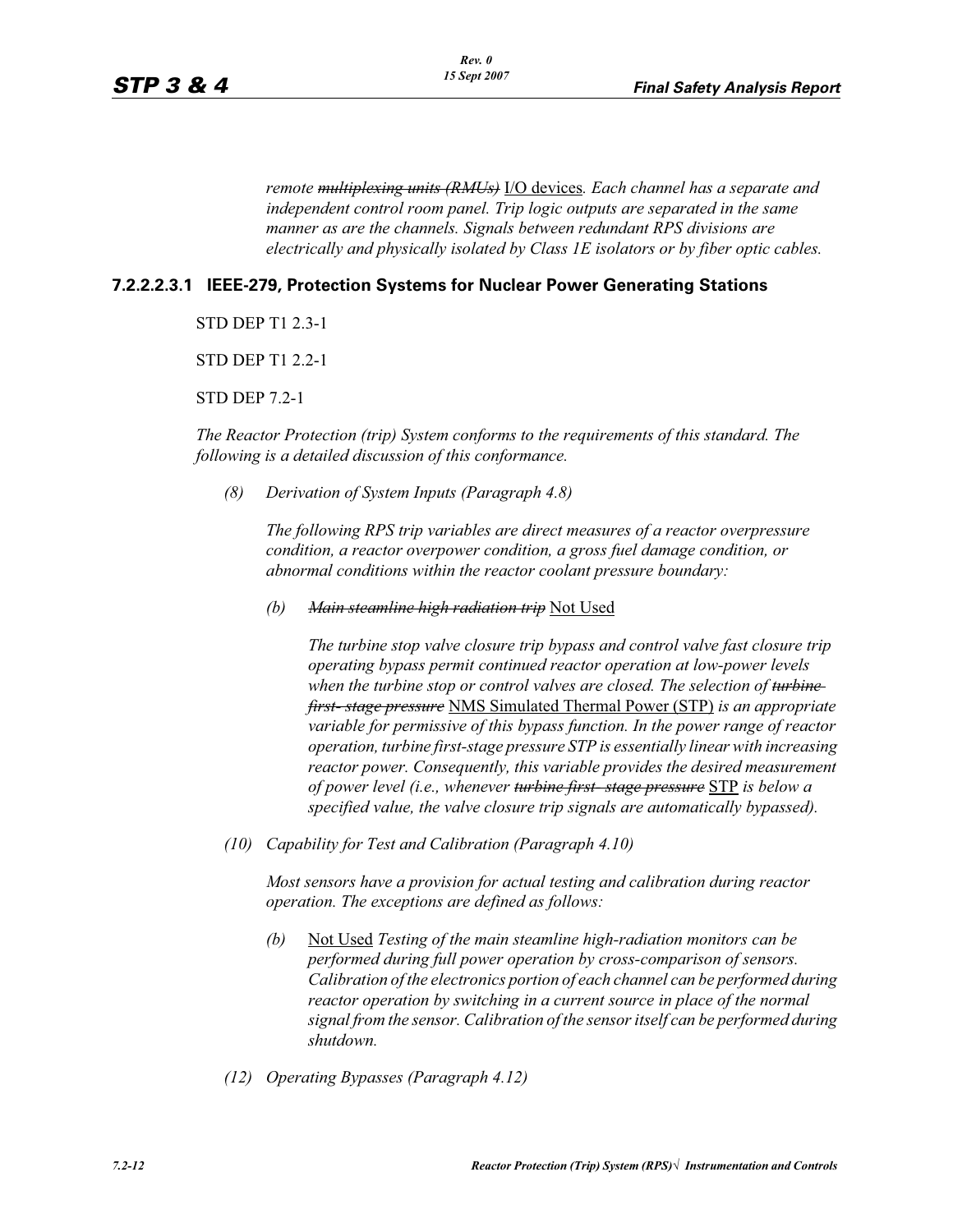*The following RPS trip variables have no provision for an operating bypass:*

- *(a) Reactor vessel low water level trip*
- *(b) Main steamline high radiation trip* Not Used
- *(15) Multiple Setpoints (Paragraph 4.15)\**

*The trip setpoint of each SRNM channel is generally fixed. However, there is also the scram initiated by intermediate high neutron flux level corresponding to 5E + 5 counts per second. This is only activated in a noncoincidence scram mode by a switch in the RPS SSLC* NMS *cabinet. The conditions under which such trip is to be activated are included in plant operating procedures.*

<sup>\*</sup> Includes conformance with BTP ICSB 12.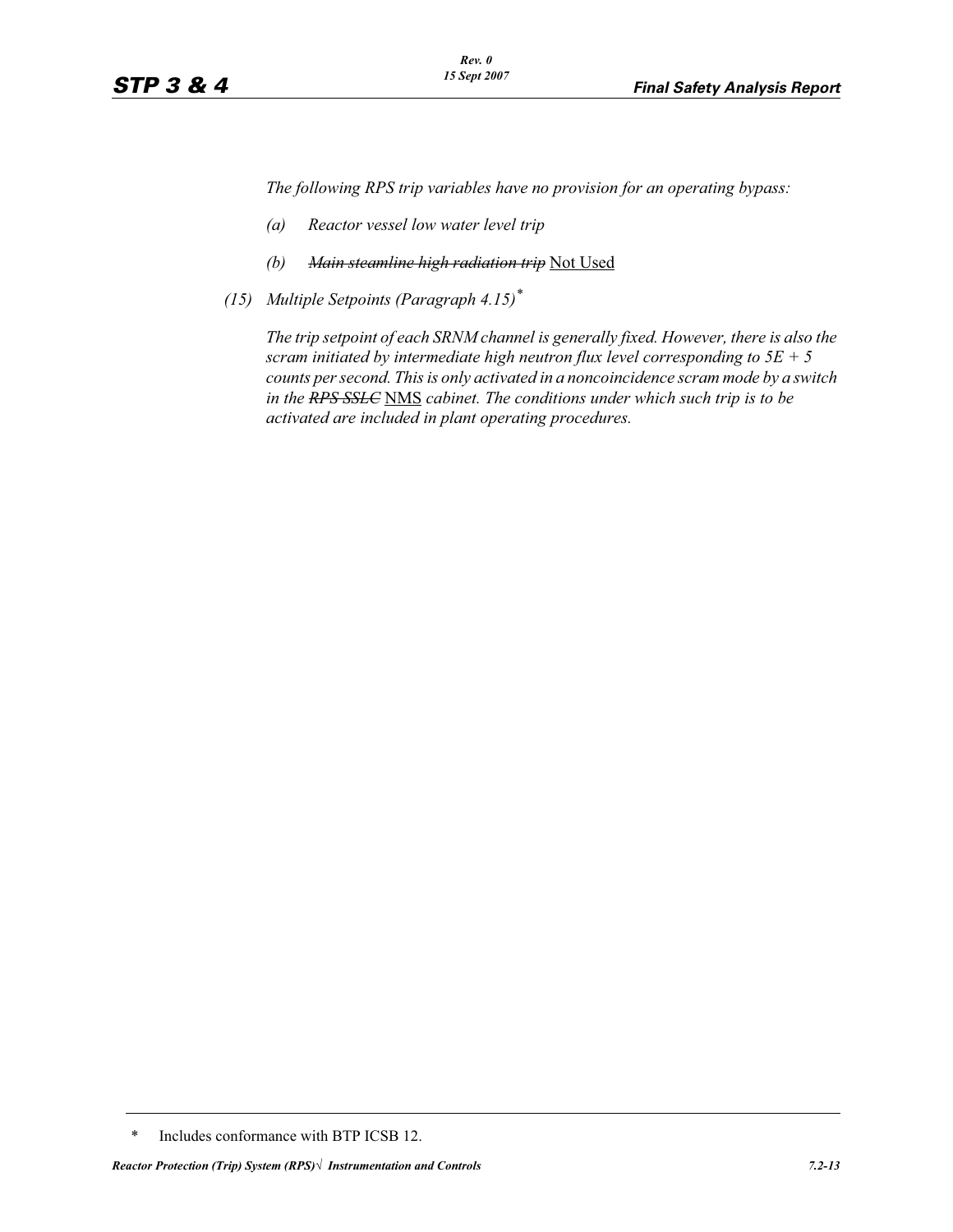# **Table 7.2-1 Reactor Protection System Instrumentation Specifications**

| Reactor vessel<br>high pressure                  | 0-10.3 0-10.0 MPa G                    | Pressure-<br>transmitter/trip<br>module                   |
|--------------------------------------------------|----------------------------------------|-----------------------------------------------------------|
| Drywell high<br>pressure                         | 0-0.036 MpaG-34.3-100.0<br><b>KPaG</b> | Pressure-<br>transmitter/trip<br>module                   |
| Reactor vessel<br>low water<br>Level 3           | 0-0.033 MPa G350-500<br>Cm             | Level-<br>transmitter/trip<br>module                      |
| Low charging pressure<br>to rod HCU accumulators | 0-245.20-20.0 MPa G                    | Pressure<br>transmitter/<br>trip module                   |
| Turbine stop<br>valve closure                    | Fully open<br>to<br>fully closed       | Position switch                                           |
| Turbine control<br>valve fast closure            | 0-10.98-15.00 MPa G                    | Pressure-<br><del>switch</del> transmitter/trip<br>module |
| Main steamline<br>isolation valve<br>closure     | Fully open<br>to<br>fully closed       | Position-<br>switch                                       |
| <b>Neutron Monitoring</b><br>System              | APRM or SRNM<br>Trip/No Trip           | See Section 7.6                                           |
| Main steamline<br>high radiation                 | 0.01-10 <sup>4</sup> mGy/h             | <del>Gamma</del><br>detector                              |
| High suppression pool<br>temperature             | 4 to $110^{\circ}$ C                   | Temperature-<br>transmitter/trip<br>module                |
|                                                  |                                        |                                                           |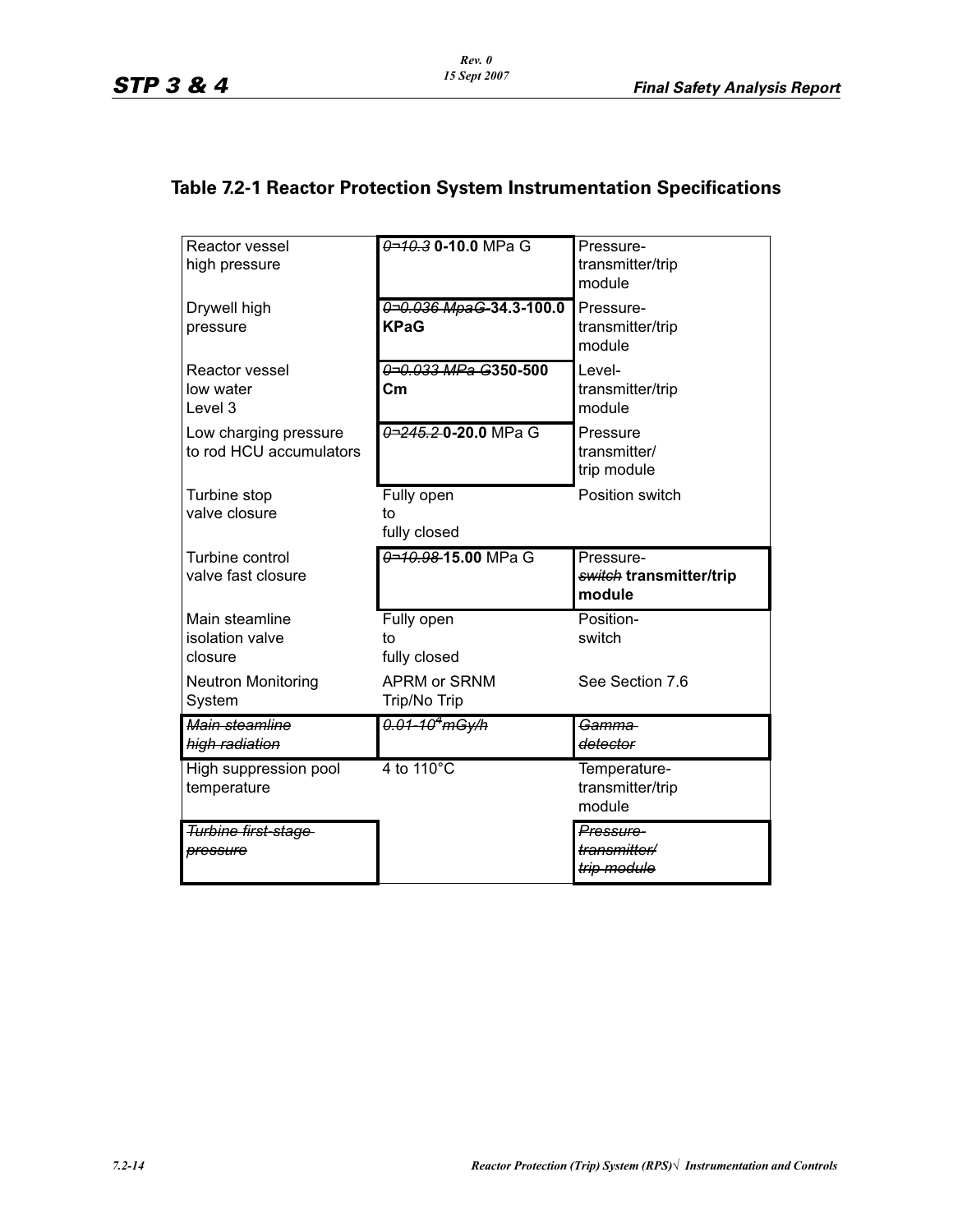## **Table 7.2-2 Channels Required for Functional Performance of RPS**

This table shows the number of sensors required for the functional performance of the reactor protection system.

| <b>Channel Description</b>                                      | # Sensors        |
|-----------------------------------------------------------------|------------------|
| Neutron Monitoring System (APRM)                                | 4                |
| Neutron Monitoring System (SRNM) <sup>1</sup>                   | 10               |
| Nuclear System high pressure                                    | 4                |
| Drywell high pressure                                           | 4                |
| Reactor vessel low level                                        | 4                |
| Low charging pressure to rod hydraulic control unit accumulator | 4                |
| Main steamline isolation valve position                         | 8                |
| Turbine stop valve position                                     | 4                |
| Turbine control valve fast closure <sup>2</sup>                 | 8                |
| Turbine first-stage pressure (bypass channel)                   | $\overline{4}$   |
| Main steamline radiation                                        | $\boldsymbol{4}$ |
| High suppression pool temperature                               | 64               |

1 In all modes except RUN.

2 Four limit switches on FASV and four oil pressure switches.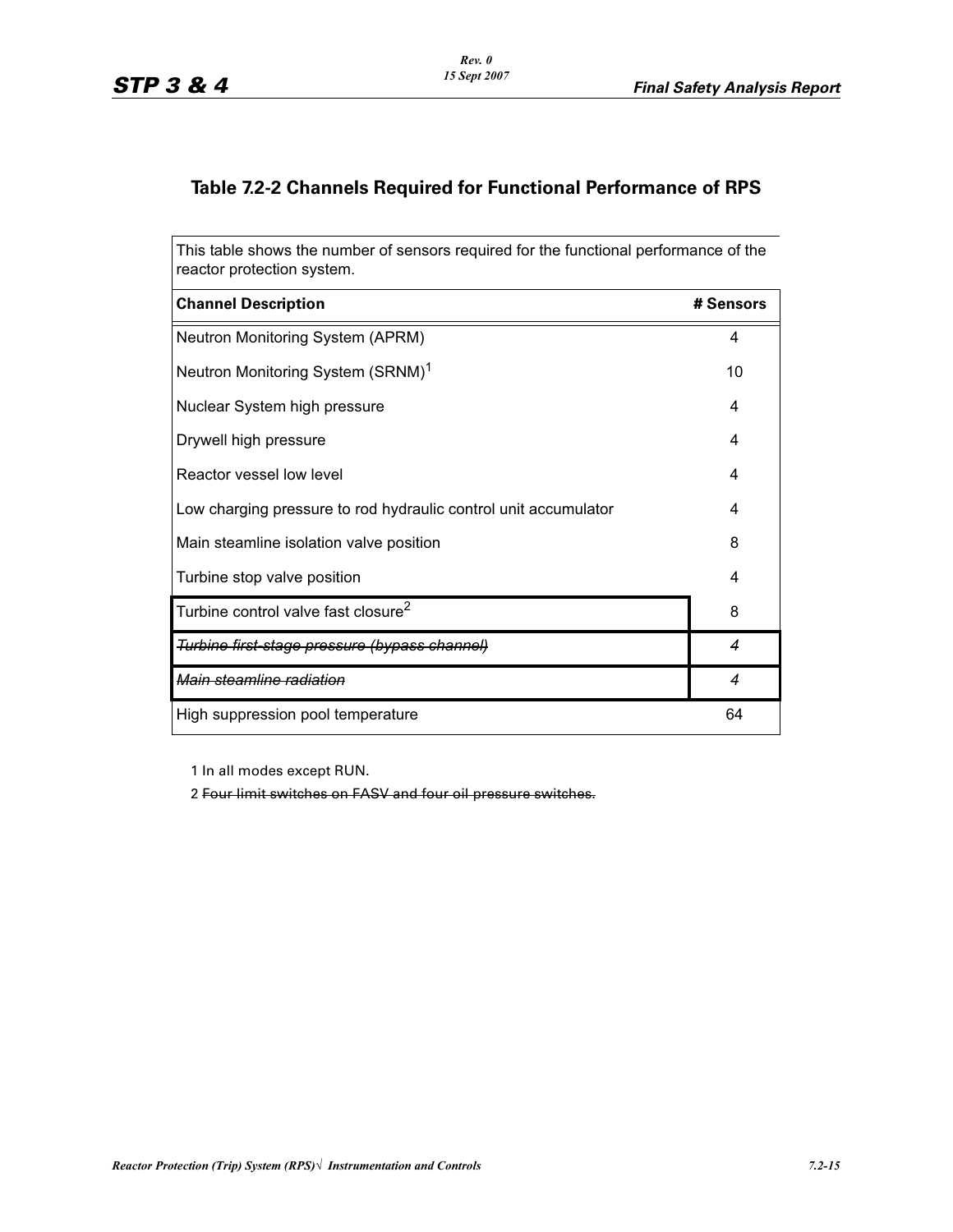

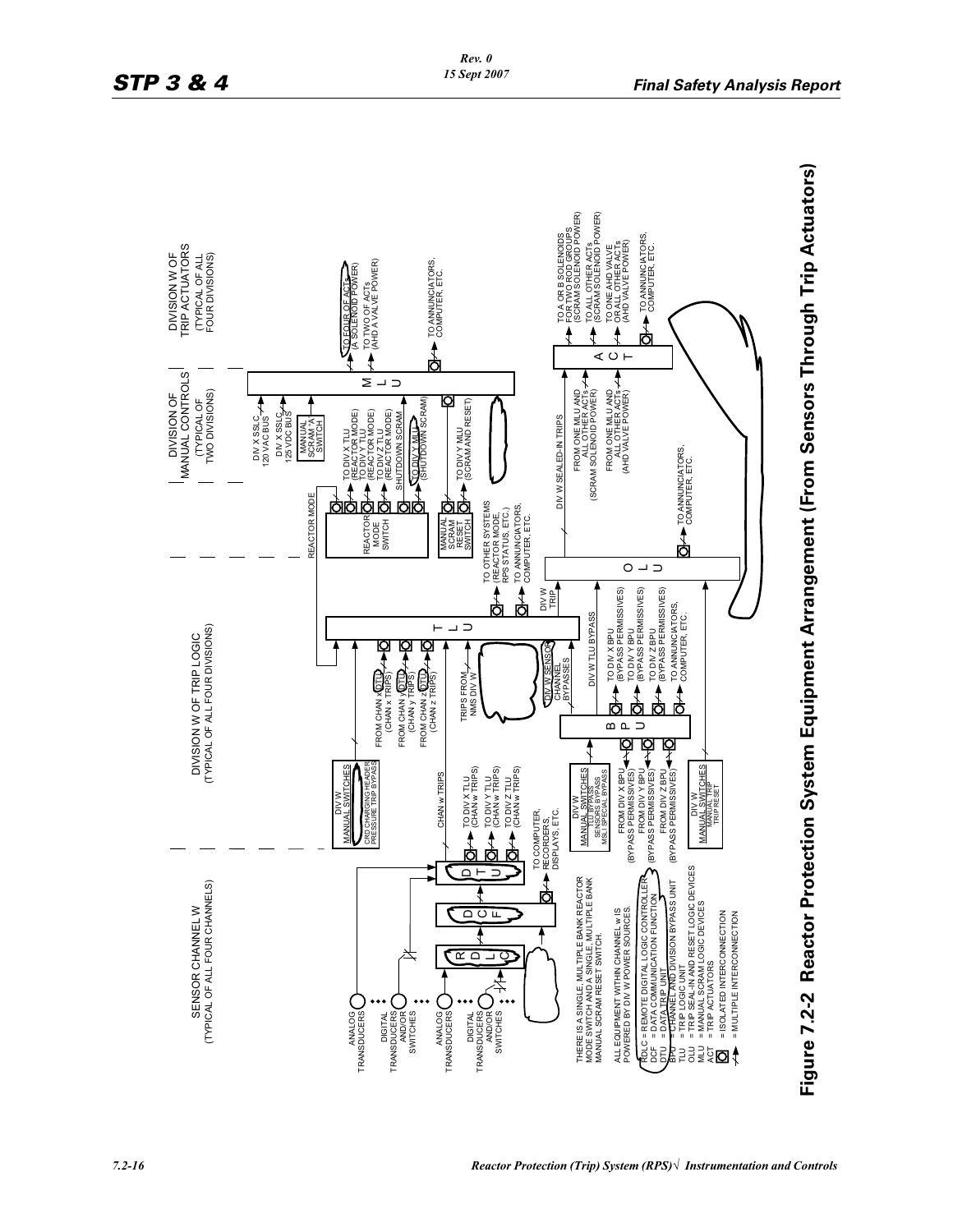

(TYPICAL OF ALL FOUR DIVISIONS)

## **Figure 7.2-5 Division 1 Trip Logic Coincident and Non-Coincident NMS Trips**